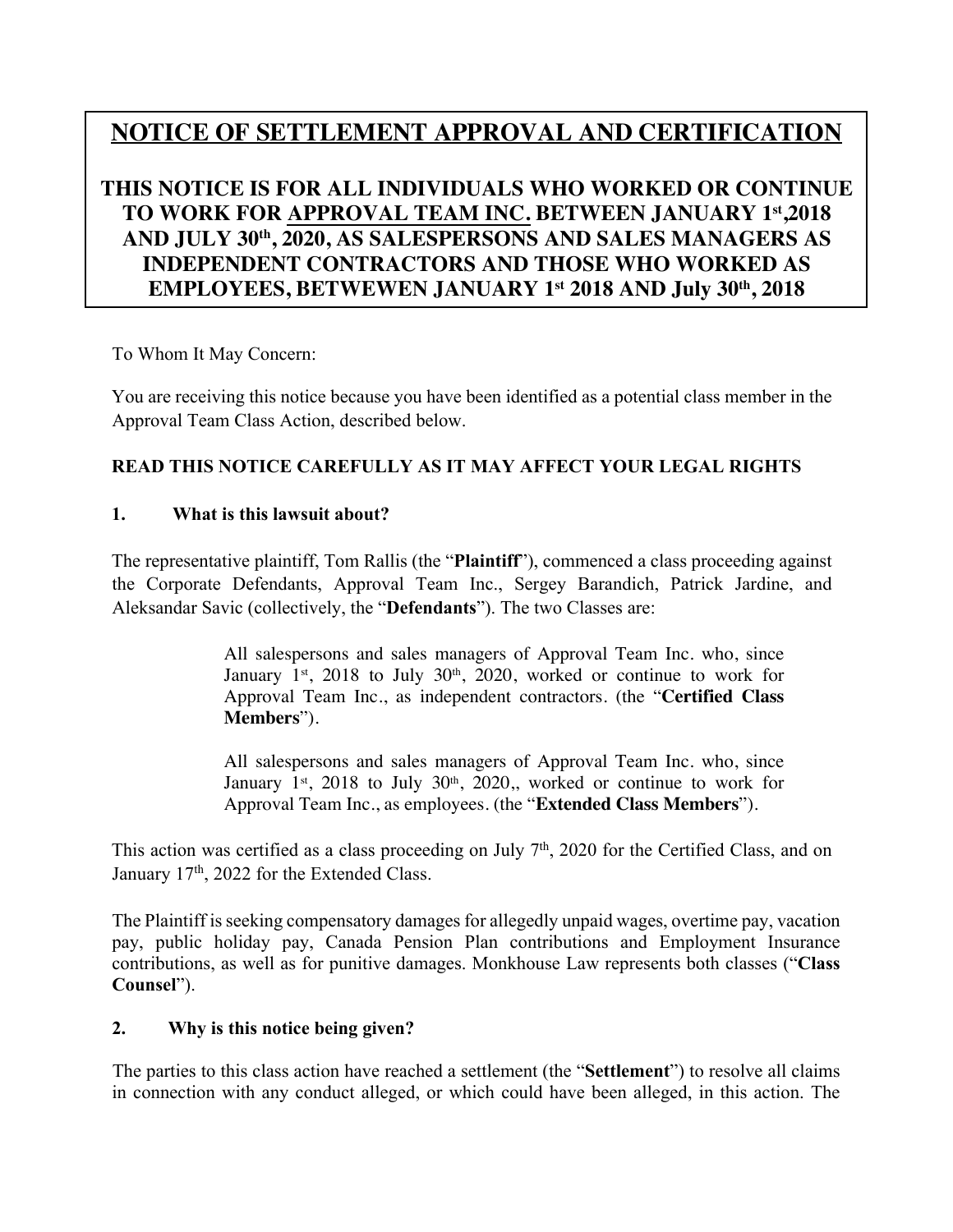Settlement is a compromise of disputed claims against the Defendants without any admission of liability by the Defendants. The Settlement was approved by the Honourable Mr. Justice Glustein on January 17th, 2022.

The purpose of this document is to provide notice of the approval of the Settlement and Class Counsel's fees, and to advise you how to make a claim for compensation pursuant to the Settlement.

#### **3. Am I a member of the Class?**

You are a proposed Class Member and are entitled to participate in the proceeding if you fall within one or both of the following definitions:

> All salespersons and sales managers of Approval Team Inc. who, since January  $1<sup>st</sup>$ , 2018 to July 30<sup>th</sup>, 2020, worked or continue to work for Approval Team Inc., as independent contractors. (the "**Certified Class Members**").

> All salespersons and sales managers of Approval Team Inc. who, since January  $1^{st}$ , 2018 to July 30<sup>th</sup>, 2020,, worked or continue to work for Approval Team Inc., as employees. (the "**Extended Class Members**").

#### **4. What settlement has been reached and how can I claim compensation?**

Under the Settlement, the Defendants shall pay an all-inclusive amount of \$850,000 (the "**Gross Settlement Funds**") in exchange for, among other things, a full and final release of the claims against the Defendants. The Gross Settlement Funds shall be reduced by Class Counsel's fees, HST, disbursements, settlement administration costs and/or an Honorarium. The remaining amount shall be available to be distributed in accordance with the Distribution Plan in the Settlement, including a distribution to eligible class members.

#### **To be eligible to receive a payment under the Settlement, you must complete a Claims Form and return it to the Defendants by APRIL 15th, 2022.**

Claims Forms can be submitted either by email, fax, or mail to the following:

Approval Team Class Action c/o Monkhouse Law, 220 Bay Street, Suite 900, Toronto, Ontario, M5J 2W4 Email: ApprovalTeam.ClassAction@monkhouselaw.com Fax: 888-501-7235

For a copy of the Claims Form and information on how to complete and submit it, or for more general information, please visit the following web page:

https://www.monkhouselaw.com/approval-team-employment-standards-class-action/